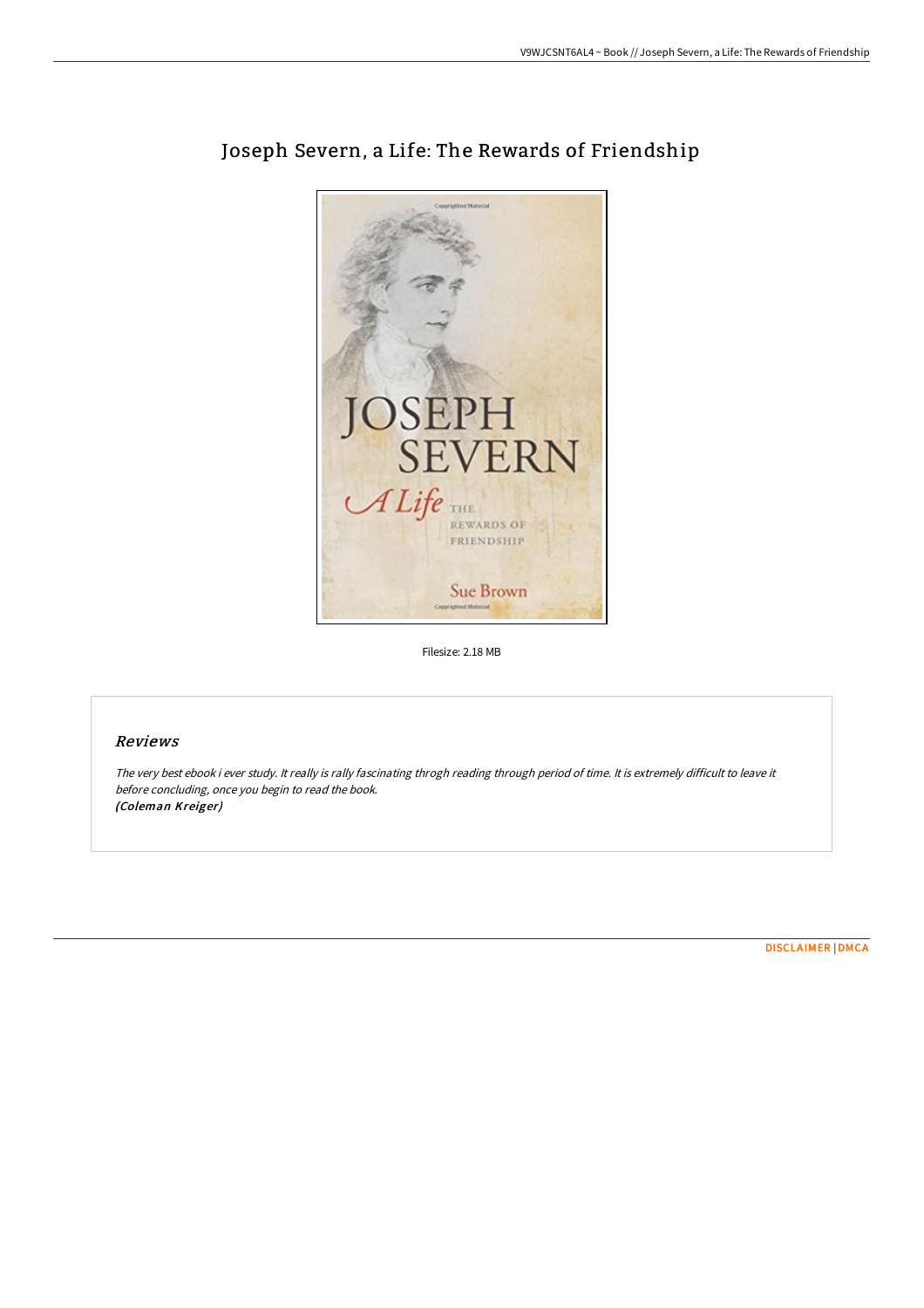## JOSEPH SEVERN, A LIFE: THE REWARDS OF FRIENDSHIP



Oxford University Press. Hardback. Book Condition: new. BRAND NEW, Joseph Severn, a Life: The Rewards of Friendship, Sue Brown, This biography of Joseph Severn (1793-1879), the best known but most controversial of Keats's friends, is based on a mass of newly discovered information, much of it still in private hands. Severn accompanied the dying Keats to Italy, nursed him in Rome and reported on his last weeks there in a famous series of moving letters. After Keats's death in relative obscurity, Severn pressed hard for an early biography and a more fitting memorial in the Protestant Cemetery in Rome. In the nineteenth century Severn's friendship with Keats was seen as a model of devoted masculine companionship and he was reburied by popular acclaim next to Keats in 1882. In the twentieth century, by contrast, he was denigrated as an unreliable, selfpromoting witness. Sue Brown's book fills a major gap in studies of Keats and his circle. It reassesses Severn's character, friendship with Keats, and influence on the posthumous development of the poet's fame and provides new information on Keats's death. The significance of Severn's artistic career has previously been downplayed. This book offers the first full assessment of his work and of his turbulent spell as British Consul in Rome from 1860 to 1871. Keats was not Severn's only famous friend. For most of his adult life Severn was at the heart of the large, lively British community in Rome welcoming amongst others Gladstone, who became his most important patron, Ruskin, Walter Scott, Wordsworth, Turner, Samuel Palmer, David Wilkie, and many more. He maintained long friendships with Leigh Hunt, Mary Shelley, Charles Eastlake, Richard Monckton Milnes, amongst others, and enjoyed a rich family life.

 $\sqrt{\frac{1}{n+1}}$ Read Joseph Severn, a Life: The Rewards of [Friendship](http://bookera.tech/joseph-severn-a-life-the-rewards-of-friendship.html) Online ⊕ Download PDF Joseph Severn, a Life: The Rewards of [Friendship](http://bookera.tech/joseph-severn-a-life-the-rewards-of-friendship.html)